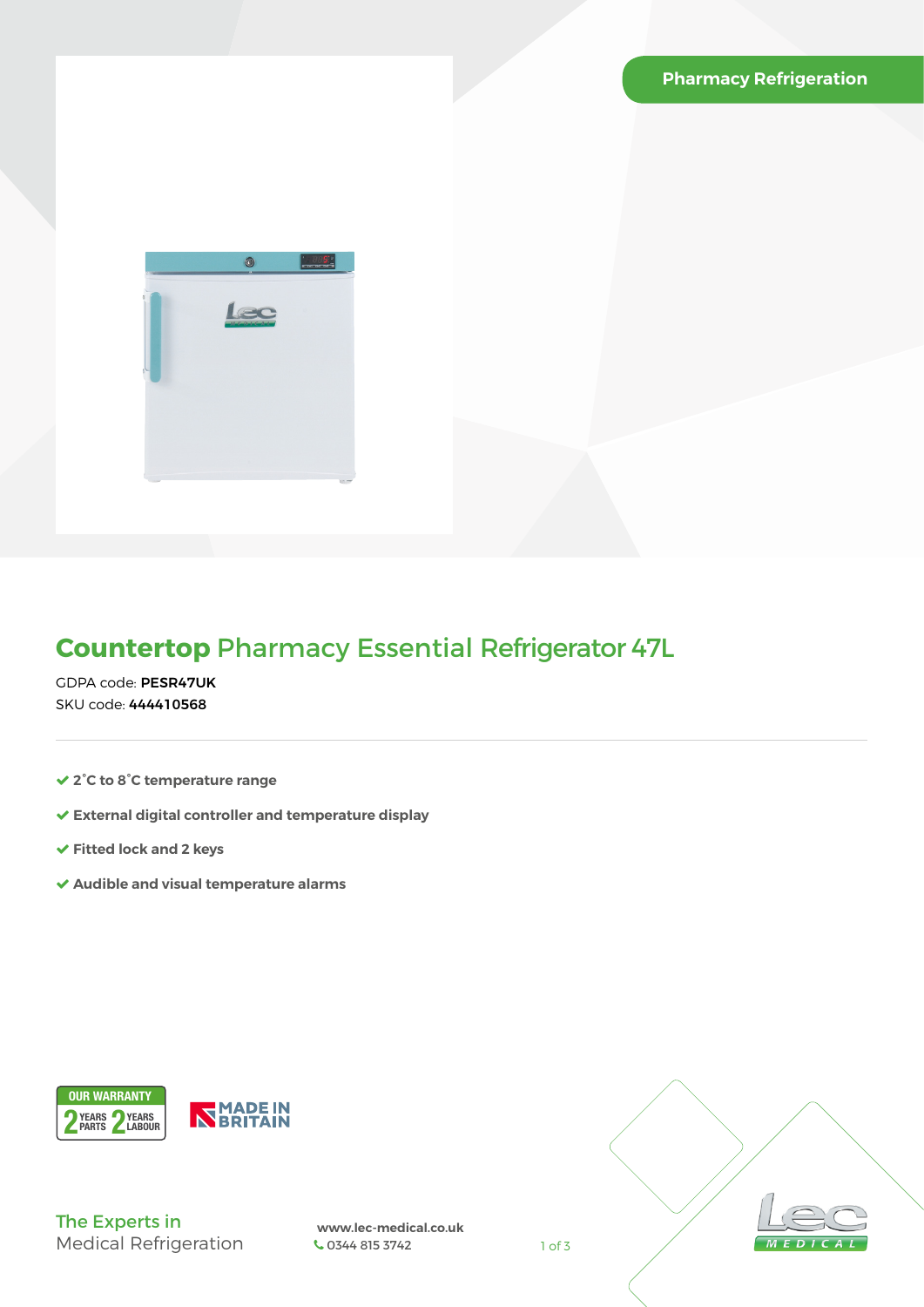## Specification: Countertop Pharmacy Essential Refrigerator 47L

| <b>Gross Capacity (litres)</b>                 | 47                                          |
|------------------------------------------------|---------------------------------------------|
| <b>Net Capacity (litres)</b>                   | 30                                          |
| <b>Unit External Width (mm)</b>                | 480                                         |
| <b>Unit External Depth (mm)</b>                | 505                                         |
| <b>Unit External Height (mm)</b>               | 565                                         |
| <b>Product Weight (kg)</b>                     | 17.5                                        |
| <b>Packed Width (mm)</b>                       | 490                                         |
| <b>Packed Depth (mm)</b>                       | 530                                         |
| <b>Packed Height (mm)</b>                      | 620                                         |
| <b>Packed Weight (kg)</b>                      | 21                                          |
| <b>Country of Origin</b>                       | UK                                          |
| <b>Internal Dimensions (mm) (WxDxH)</b>        | 400 x 230 x 415                             |
| <b>Temperature Range</b>                       | +2°C to +8°C (set point tolerance + or - 2) |
| Colour                                         | White/Green                                 |
| <b>External Finish</b>                         | Painted Steel                               |
| <b>Internal Finish</b>                         | HIPS*                                       |
| <b>Type of plastic</b>                         | SRL800 (HIPS/ABS mix)                       |
| <b>Door Finish</b>                             | Painted Steel / Solid                       |
| Door Type                                      | Solid                                       |
| Door Style                                     | Hinged, Reversible                          |
| Door Open Depth (mm)                           | 905                                         |
| <b>Replacement Door Seal</b>                   | No                                          |
| <b>Open Door Sensor</b>                        | Yes                                         |
| Lock                                           | Yes, 2 Keys                                 |
| <b>Adjustable Feet (number &amp; position)</b> | 4 - All adjustable                          |
| <b>Porthole</b>                                | No                                          |
| <b>Porthole Size</b>                           | N/A                                         |
| <b>Porthole Location</b>                       | N/A                                         |
| <b>Temperature Display on Panel</b>            | Yes                                         |
| <b>Temperature Alarm</b>                       | Yes                                         |
| <b>Remote Alarm Contacts</b>                   | No                                          |
| <b>Audible Alarms</b>                          | Yes                                         |
| <b>Visual Alarms</b>                           | Yes                                         |
| <b>Number of Shelves</b>                       | 1                                           |
| <b>Number of Shelf Positions</b>               | 3                                           |
| Shelf Size (mm) (WxDxH)                        | 416 X 200                                   |
| <b>Shelf Material</b>                          | Wire                                        |
| <b>Number of Baskets</b>                       | 1                                           |
| <b>Basket Material</b>                         | Wire                                        |
| <b>Basket Size (mm) (WxDxH)</b>                | 396 x 165                                   |
| <b>Interior Light</b>                          | No                                          |
| <b>Light Type</b>                              | N/A                                         |
| <b>Light Activation</b>                        | N/A                                         |
| Fan                                            | Yes - Axial                                 |
| <b>Spark Free</b>                              | No                                          |
| <b>Auto or Manual Defrost</b>                  | None                                        |
| <b>Controller Type</b>                         | Digital, External                           |
| <b>Number of Probes</b>                        | $\mathbb{I}$                                |
| <b>Probe Type</b>                              | Air                                         |
| <b>Climate Class</b>                           | SN<br>R600a                                 |
| <b>Refrigerant Type</b><br><b>CFC Free</b>     | Yes                                         |
|                                                | Yes                                         |
| <b>HFC Free</b>                                |                                             |

 **www.lec-medical.co.uk**  0344 815 3742 2 of 3